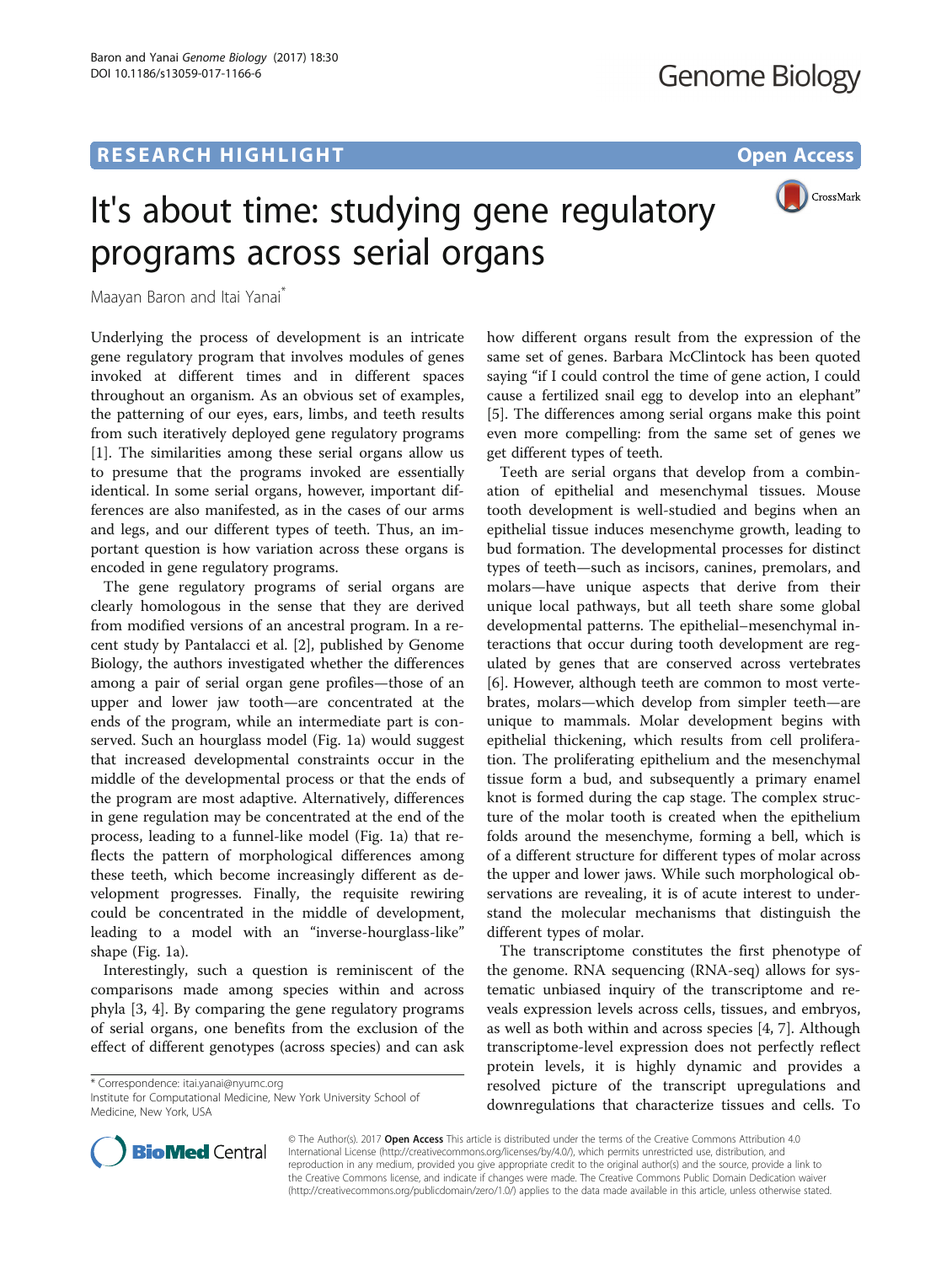

<span id="page-1-0"></span>

compare the development of the upper and lower first molars in mice, Pantalacci et al. studied eight developmental time-points using RNA-seq and investigated the extent of similarities and differences between these two serial organs. The authors found that the largest component of variation among the samples was time (Fig. 1b, lower panel), as generally seen in developmental transcriptomes [[8\]](#page-2-0). The second largest component of variation across the time-points, however, corresponded to the physical location of the molar tooth: that is, whether it was in the upper or lower jaw (Fig. 1b, lower panel). This is intriguing since, overall, a strong similarity between the two developmental processes was observed. Surprisingly, even when "lower jaw" and "upper jaw" marker genes were excluded, the difference was still detectable, leading the authors to discover that the differences were due to the proportions of mesenchymal and epithelial tissue that comprised each type of tooth. While both upper and lower molars contain mesenchymal and epithelial tissues, the upper molar developmental program more closely resembles a pure mesenchymal program, whereas the lower molar developmental program more closely resembles a pure epithelial program. The authors' analysis indicated that variation is largest in

the middle stages of the development of the two types of molar—which corresponds to the inverse hourglass model (Fig. 1a)—during which the differences in expression correspond to genes involved in cell migration and cell adhesion during crown morphogenesis.

The upper molar and lower molar gene regulatory programs also differed according to the timing of their expression. The authors observed that the upper molar program was consistently in a less advanced state than that of the lower molar. Such heterochrony—a term that refers to a change in the timing of expression of a phenotypic trait—is reminiscent of what is observed across species [[9\]](#page-2-0). Heterochrony has been shown to produce morphological novelties, which suggests that various developmental processes may be reprogrammed by shifts in the relative timings of gene expression [[10\]](#page-2-0). Indeed, the heterochrony between upper and lower molars is interesting because it may be the source of differences in the number of cusps that they contain (Fig. 1b, upper panel). As upper molars are in a less-differentiated state for a longer period of time than are lower molars, upper molars may develop additional cusps. This phenomenon may even extend further; when implementing this approach to analyze a previously reported dataset from a